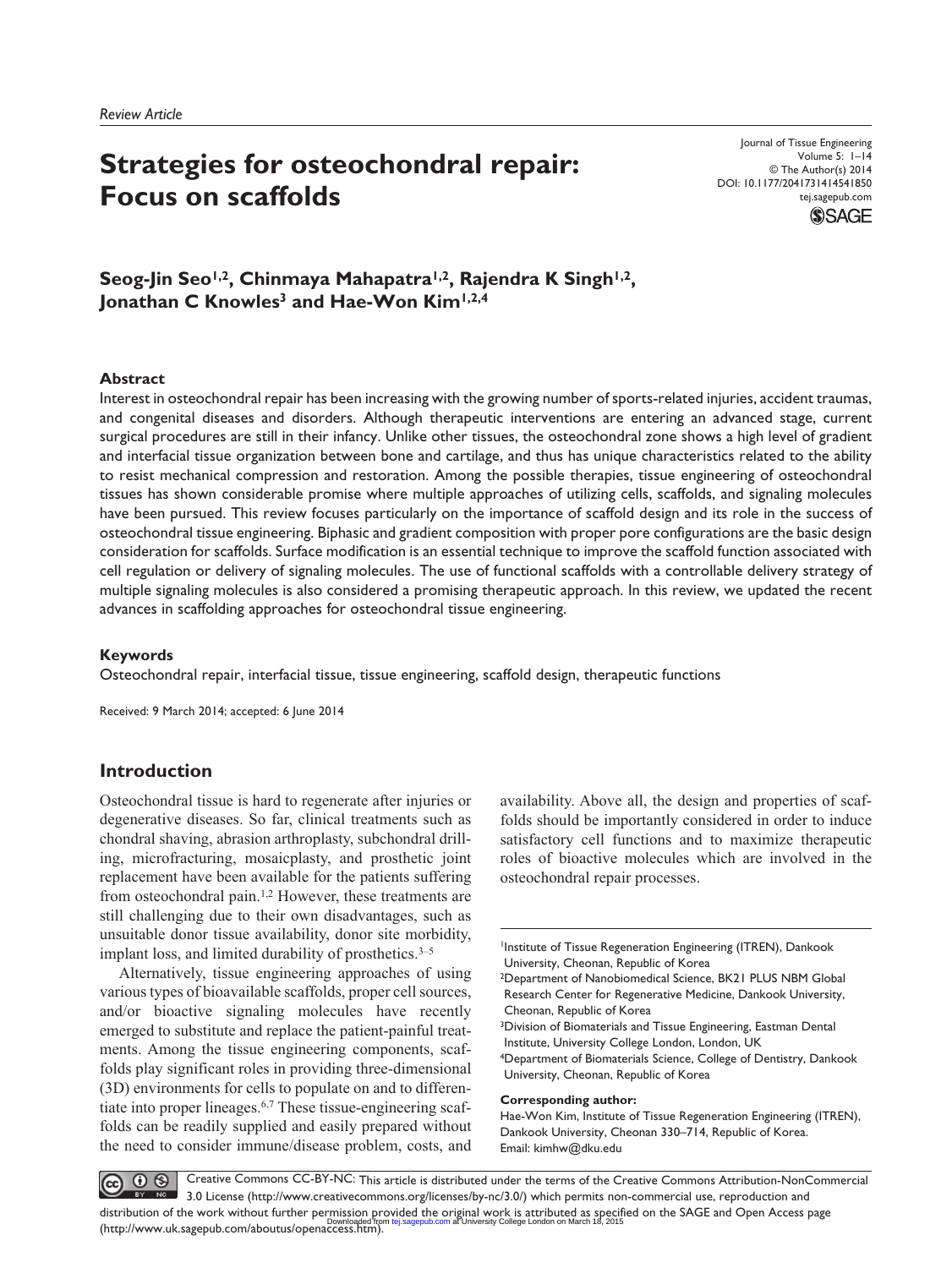

**Figure 1.** Cross section of osteochondral tissue.

In this topical review, we update strategies of osteochondral repair and regeneration, with particular emphasis on the recent designs and technologies in the development of scaffolds. For this, we begin with a brief explanation of the osteochondral tissue hierarchy and repair process, sketch the cells and signaling factors involved in, and focus on the functional design and modification of scaffolds for ideal tissue-engineered constructs.

#### **Osteochondral tissue and repair**

The osteochondral interfacial tissue extended from the superficial cartilage to the underlying subchondral bone is composed of stratified zones. Figure 1 illustrates the structural hierarchy of osteochondral tissues. Each zone of interfacial tissue is divided into four distinct cartilage zones (i.e. superficial, middle, deep, and calcified cartilage), and the subchondral zone has different components defined by a unique composition and organization of cells and extracellular matrix (ECM). The superficial articular cartilage, referring to the hyaline cartilage, is the smooth, shockabsorbent tissue that forms a layer of approximately 3–4 mm thick on the articular surface. The articular cartilage represents approximately 60–80 wt% of fluids, and the remainder is composed of type II collagen and glycosaminoglycans (GAGs).8 The first of cartilage zones is the superficial or tangential zone occupying the upper 10%–20% of the articular cartilage, and has a small amount of proteoglycans and low permeability.<sup>9</sup> Specialized proteins that facilitate the frictional characteristics of the tissue are secreted by the cells that reside in the superficial zone.10 The next middle zone occupying the following 40%–60% down is rich in proteoglycans but has a low number of cells. In addition, the arch-shaped middle zone has oriented collagen fibers, and is highly compressive, allowing recovery from articular surface impacts.11 The deep zone has oriented collagen fibrils and cells perpendicular to the surface of the articular cartilage, and the fibrils are anchored on to the subchondral bone.9 The deep zone is also highly compressive as with the middle zone, but has fewer proteoglycans and the least cells.12 The osteochondral interface is structurally connected between a hyaline cartilage layer and an underlying bone plate,13 and plays a critical role in maintaining the cartilage integration. The osteochondral interface contains hypertrophic chondrocytes embedded in a mineralized cartilage matrix.14 Subchondral bone tissue comprises water, type I collagen, and hydroxyapatite (HA) crystals.

These different yet stratified distributions of physical and chemical traits account for the unique mechanical and biological functions of the osteochondral complex tissues. In fact, the osteochondral repair process relies on progenitor cells or stem cells from the bone marrow to regenerate cartilage and bone tissue by allowing cell recruitment into the defect region.15 While an osteochondral injury that crosses vascular subchondral bones is spontaneously repaired by cell invasion into the lesion, the full-thickness defect repair of the osteochondral interface is transient because the articular cartilage contains few blood vessels and chondrocytes. According to the injury depth, osteochondral lesions are classified into partial-thickness defect, full-thickness defect, and osteochondral defect. Owing to their poor self-repair capacity, most severe osteochondral lesions lead to the insurgence of severe pain, joint deformity, and lack of joint motion.

Therefore, appropriate surgical treatments and technological developments such as grafting and tissue engineering are in high demand. Currently, common approaches for the treatment of osteochondral injury mostly rely on surgical techniques, as summarized in Table 1. As an invasive technique, patellar resurfacing currently used in total knee replacements showed anterior knee pain and cartilage wear.26 Similarly, microfracture or subchondral drilling stimulates the underlying bone marrow while contacting with the injured zone, and forms clots and fibrocartilage that contains a high quantity of type I collagen.<sup>27</sup> These invasive techniques cause severe donor site morbidity and the pain thereby returns. In order to circumvent these shortcomings, transplantation of artificial or natural tissue grafts was introduced into osteochondral injured sites.28 Osteochondral tissue grafts used in mosaicplasty have been used to treat large osteochondral injured sites. One study showed that the mosaicplasty efficiency increased with the use of hybrid fixation such as metal screws.<sup>29</sup> Several clinical and animal studies have shown that, while the mid-term outcome of mosaicplasty was acceptable, reliability in the long-term outcome is still questionable.<sup>30</sup>

Alternatively, cell-based treatments of osteochondral injury have emerged to overcome the aforementioned limitations. For example, autologous chondrocyte implantation (ACI) and matrix-induced ACI (MACI) are routinely used for cartilage repair in clinical applications. While ACI is a quick and simple surgery with a high success rate, it is limited by instability or loss of chondrocytes under in vitro culture. In fact, autologous chondrocytes have often been shown to lose cartilaginous phenotype during the in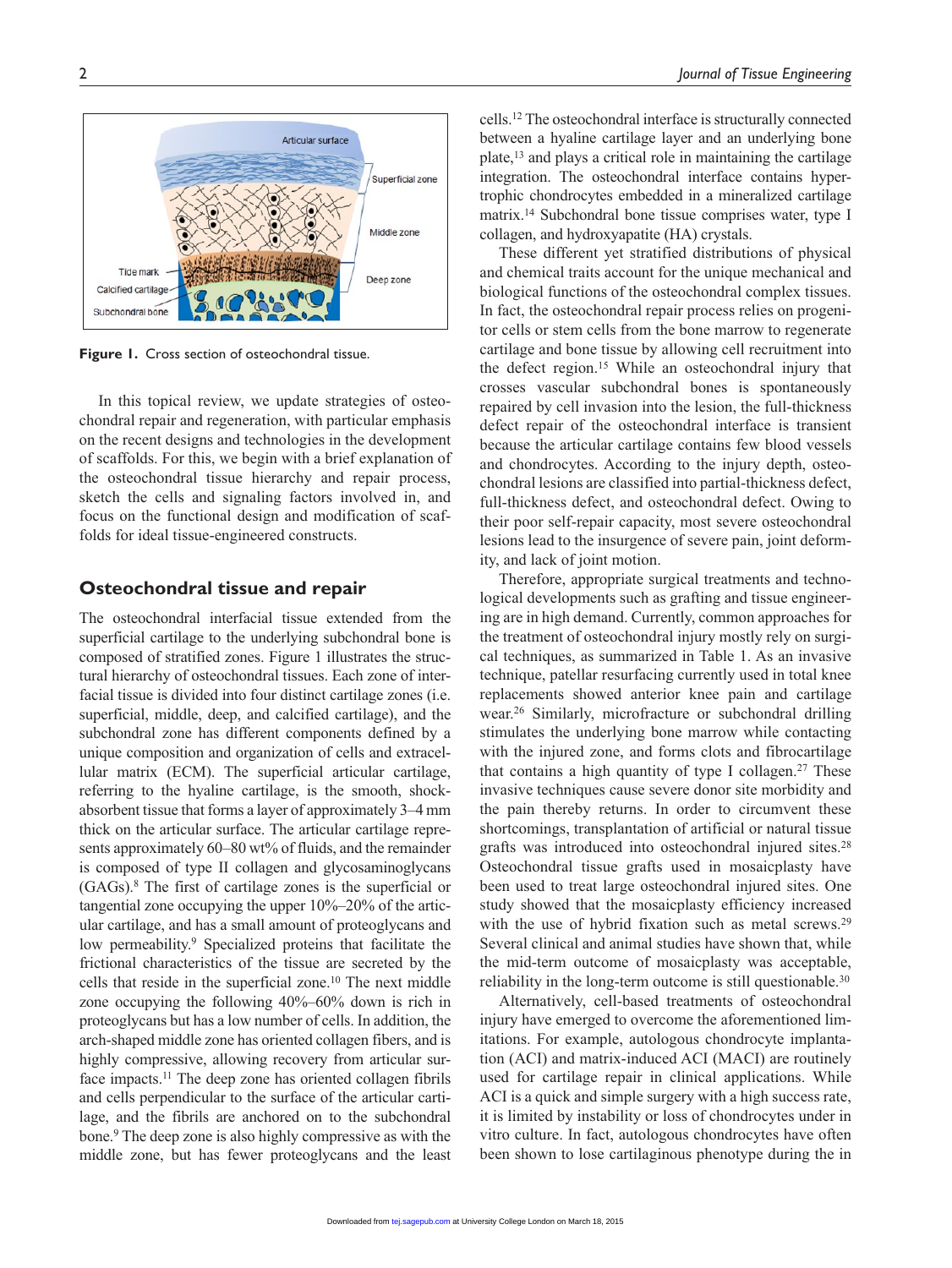| Surgical procedure                                                                      | Invasive<br>degree         | <b>Features</b>                                                                                                                                                    | Reference                      |
|-----------------------------------------------------------------------------------------|----------------------------|--------------------------------------------------------------------------------------------------------------------------------------------------------------------|--------------------------------|
| Mosaic-type osteochondral<br>autologous transplantation<br>(OAT) and microfracture (MF) | <b>HIGH</b>                | Patient clinical improvement in OTA and MF<br>Superior articular cartilage repair in OTA to MF                                                                     | Gudas et al. <sup>16</sup>     |
| MF-combined osteochondral<br>paste                                                      | <b>MODERATE</b>            | Poor Safranin-O and type II collagen staining in<br>MF group<br>High GAG content and the DNA-normalized<br>GAG<br>High expression of type II collagen and aggrecan | Xing et al. <sup>17</sup>      |
| MF with hole geometry                                                                   | <b>HIGH</b>                | No significant effect in osteochondral repair                                                                                                                      | Kok et al. <sup>18</sup>       |
| Mix-mosaicplasty                                                                        | <b>VERY</b><br><b>HIGH</b> | Fibrocartilage-like tissue<br>Small chondrocyte-like cells<br>Full-thickness defect regeneration                                                                   | Leng et al. <sup>19</sup>      |
| Mosaicplasty grafting                                                                   | <b>MODERATE</b>            | Improved mean pain score<br>Alternative to MF<br>Repair deterioration from 12 months post-<br>operation                                                            | Solheim et al. <sup>20</sup>   |
| <b>ACI</b>                                                                              | <b>HIGH</b>                | Hypertrophy of transplant<br>Insufficient regenerative cartilage and<br>delamination                                                                               | Niemeyer et al. <sup>21</sup>  |
|                                                                                         | <b>MODERATE</b>            | Effective in younger patients<br>Suitable for meniscus injuries<br>Cruciate ligament and malalignment of cartilage                                                 | Ossendorf et al. <sup>22</sup> |
| <b>MACI</b>                                                                             | <b>MODERATE</b>            | Limited effective over 24 months                                                                                                                                   | Basad et al. <sup>23</sup>     |
|                                                                                         |                            | Alternative to MF                                                                                                                                                  |                                |
| Arthroscopic autogeneous<br>osteochondral mosaicplasty                                  | <b>HIGH</b>                | Multiple surgery procedure<br>Fibrocartilage formation near donor site                                                                                             | Hangody et al. <sup>24</sup>   |
| Total joint replacement                                                                 | <b>VERY HIGH</b>           | Metal toxicity and sensitivity<br>Bone necrosis and changes in vascular supply                                                                                     | Evans et al. <sup>25</sup>     |

|  | Table 1. Current surgical techniques for osteochondral repair. |  |  |  |
|--|----------------------------------------------------------------|--|--|--|
|--|----------------------------------------------------------------|--|--|--|

ACI: autologous chondrocyte implantation; MACI: matrix-induced autologous chondrocyte implantation; GAG: glycosaminoglycan.

vitro cell expansion after their isolation from cartilage tissue,<sup>31</sup> even though the sufficient number of cells is obtained from the individual harvested site. To address this challenge, an extra step of cartilage tissue fragmentation was introduced to the existing ACI method. Their results showed stable cell migration and growth, and indicated that fragmented cartilage tissue acted as a scaffold equal to a native ECM for chondrocyte redistribution.32 MACI is a next generation product that can also overcome the limitation of ACI, and has the potential to become an established method. The matrix used for the chondrocytes was type I/ III collagen scaffold and fibrin glue was introduced to secure the lesion. Clinical results have been revealed on a large and deep osteochondral implantation via minimally invasive methods without noticeable graft-related inflammation.33 However, these techniques often resulted in donor site morbidity over long periods after treatment.<sup>34</sup> Therefore, tissue-engineering approaches are in demand as a promising technological advance for osteochondral repair without risks that induce donor site morbidity, host immune responses, and disease transmission.

As the key components comprising tissue engineering, cells, signaling molecules, and scaffolds have shown great advances in terms of their basic knowledge and their biological interactions with each other. We briefly overview the cell sources and signaling molecules in the following section, and then focus further on the scaffolds with their recent technological developments and on the combinatorial designs with cells and signaling molecules; this is considered to be a promising approach to engineering functional tissues and mimicking tissue-equivalents.

# **Cell sources for osteochondral repair**

Cells migrate into defect areas and play an important role in repair processes by secreting ECM proteins,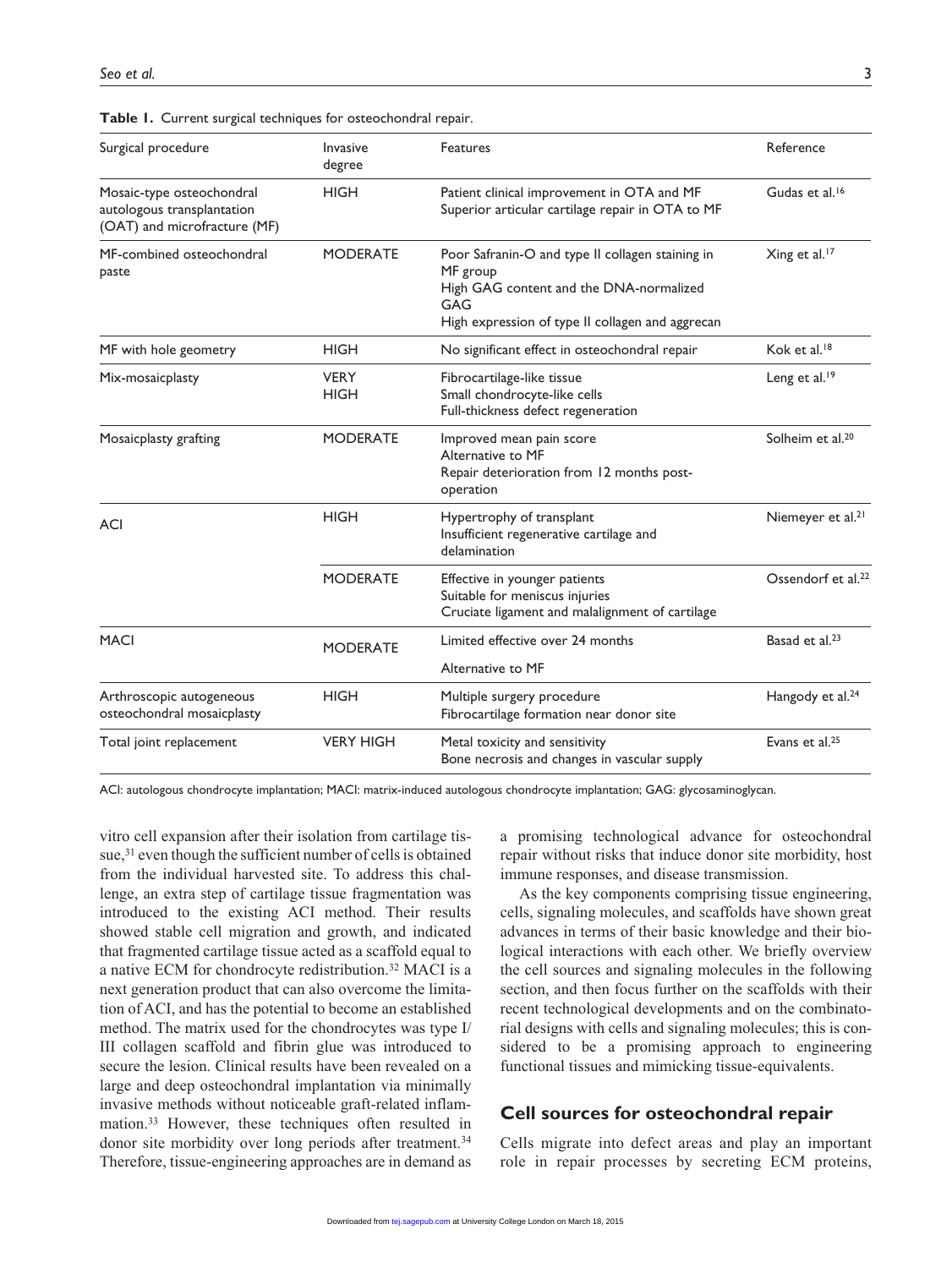| Cell resource             | Cell type                                | <b>Features</b>                                                                                                                                                       | Reference                      |
|---------------------------|------------------------------------------|-----------------------------------------------------------------------------------------------------------------------------------------------------------------------|--------------------------------|
| Stem cells                | Umbilical cord<br><b>MSCs</b>            | Facilitate scaffold and tissue integration.                                                                                                                           | Wang et al. <sup>35</sup>      |
|                           | Amniotic fluid-<br>derived stem<br>cells | Differentiation into osteoblasts and chondrocytes encapsulated<br>in 2% of alginate<br>Non-requirement for osteochondral medium and production<br>of protein-rich ECM | Rodrigues et al. <sup>36</sup> |
|                           | Synovium-derived<br><b>MSCs</b>          | Characteristics of MSCs with an ability to differentiate into<br>osteoblasts and chondrocytes.<br>Integration into the surrounding cartilage                          | Koga et al. <sup>37</sup>      |
|                           | Bone marrow-<br>derived MSCs             | Development toward both chondro- or osteo-lineages without<br>fibrous tissue formation<br>Complete tissue integration and low host immune response                    | Betsch et al. <sup>38</sup>    |
| Tissue-<br>specific cells | Chondrocytes                             | Complete mechanical stability<br>High tissue integration into the surrounding tissue<br>Clinically and histologically stable                                          | Horas et al. <sup>39</sup>     |
|                           | Osteoblasts                              | High SPPI mRNA expression<br>Up-regulation of RUNX2                                                                                                                   | lnnes et al. <sup>40</sup>     |

**Table 2.** Cell resources currently used in osteochondral tissue engineering.

MSCs: mesenchymal stem cells; ECM: extracellular matrix; RUNX2: Runt-related transcription factor 2.

resulting in new tissue formation. However, full-thickness defects require surgical procedures and tissue grafts. Along with scaffolds, the source of cells beneficial to osteochondral tissue can provide a potential for osteochondral repair. Therefore, the selection of an ideal cell source for osteochondral repair is significantly important to improve repair efficiencies. A desired cell source must have no limitations in the amounts available and be easy to maintain in vitro in terms of cell manipulation. In addition, cells without risks such as host immune responses and disease transmission must be used in tissue engineering. As listed in Table 2, two common cell resources, including stem cells and tissue-specific cells, are currently used for osteochondral tissue engineering. Various stem cells have recently gained considerable attention and are an attractive resource to meet the criteria mentioned above. Of such stem cells, adult mesenchymal stem cells (MSCs) are the most widely studied in the field of osteochondral tissue engineering and could be appropriate due to their availability and high capacity for proliferation and differentiation. Despite their promise, undifferentiated cells have often shown limited/unsatisfactory capacity for osteochondral repair due to the multi-potency and difficulty in cellular fate control. Thus, pre-differentiated cell lineages have been used. Along with MSCs, pluripotent stem cells (PSCs), particularly those induced from adult/patient cells, that is, induced PSCs (iPSCs), have also been considered as a potential therapeutic cellular tool for cartilage regeneration although they are still in emerging state for clinical availability and relatively less documented. Ko et al.<sup>41</sup> have recently reported the implantation of chondrocyte-based human iPSCs into cartilage defects with improved cartilage repair capacity. However, more studies on iPSCs for osteochondral repair are considered to follow in the near future. Meanwhile, tissue-specific cells, such as osteoblasts and chondrocytes, have also been introduced as promising cell resources for bone and cartilage tissue regeneration in osteochondral repair, respectively. Nonetheless, without the use of proper osteochondral inductive factors, the synthesis of ECMs representing each specific tissue has been difficult to achieve, and requires appropriate extra therapeutic systems.

# **Osteochondral scaffolds and functional designs**

Scaffolds are a fundamental factor in cell-based tissue engineering. For the success of osteochondral tissue engineering, the primary requirements of scaffolding materials include biocompatibility, biodegradability, mechanical stability, and pore structure. Furthermore, the types of scaffolds, such as hydrogel, porous foam, and fibrous network, determine the physical and biological properties of the scaffold itself as well as the way how cells and signaling molecules are utilized. Scaffolds enable cells to adhere, migrate, grow, and differentiate into chondrogenesis and osteogenesis, consequently helping the formation of new osteochondral tissue. The following section discusses the considerations required for the successful fabrication of osteochondral scaffolds.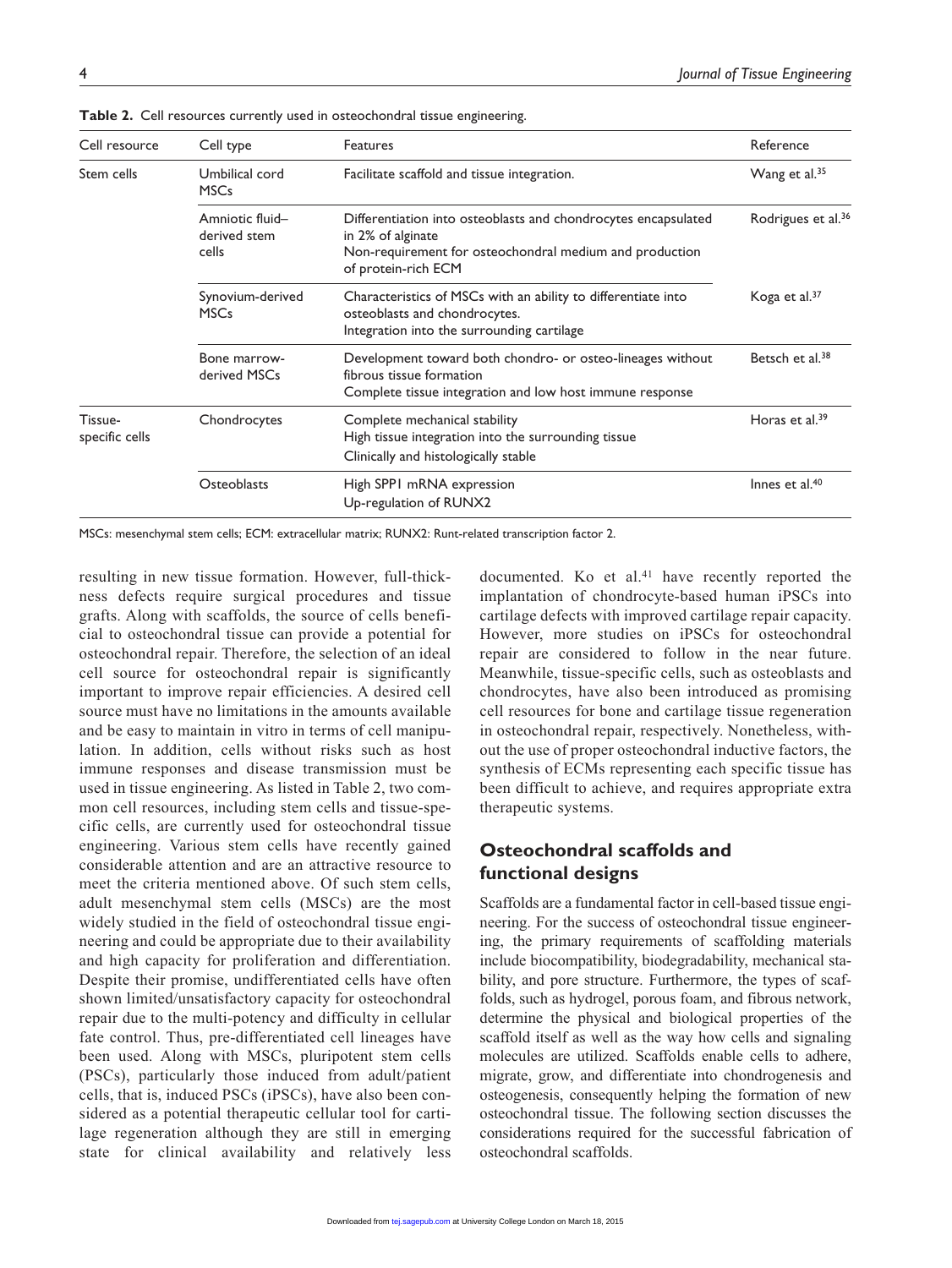# *Choice of biocompatible and degradable materials*

It is well known that scaffolds must be fabricated from biocompatible materials which do not elicit immune responses or foreign body reactions. In addition, the biodegradation of scaffolds during in vivo treatment should closely match tissue growth rates. The selection of proper materials to meet these requirements is thus the first consideration, and the compositions currently used for osteochondral scaffolds range from natural and synthetic polymers, metallic materials, or inorganic materials, to their composites.

Natural or synthetic polymers have excellent flexibility to adapt their shape to wanted forms via various molding and casting techniques. Beneficial molecules for cells are rich in natural biopolymers, such as GAGs, collagen, and GAG-like polysaccharides, and thus, these natural biopolymers have been easily introduced into synthetic biopolymers, resulting in improving the biological affinity of the scaffold to the host tissue. For example, gelatin-conjugated calcium-alginate scaffolds have improved cell adhesion and proliferation, and showed differentiation of MSCs into chondrogenic and osteogenic cell lineages.42 While the cell compatibility and bioactivity of natural polymers are generally superior to those of synthetic polymer, they have relatively weak mechanical properties and the degradation rate of them is not easy to control.

On the other hand, biodegradable synthetic polymers, including aliphatic polyesters have been applied to osteochondral scaffolds with a broad spectrum of chemistries and processes to control their intrinsic characteristics such as the degradation rates. Depending on the synthesis conditions the mechanical properties can also be easily tunable. However, the poor surface activity and cell affinity have generally been the weakness of the synthetic polymers. To improve this, blending or copolymerization approach between different polymers has been made. For example, polyvinyl alcohol (PVA) was introduced into polycaprolactone (PCL) nanofibrous scaffolds to improve the biocompatibility and tensile properties of the scaffold. As a consequence, enhanced proliferation and chondrogenic differentiation of MSCs were shown in comparison with pure PCL scaffolds.<sup>43</sup>

However, typical polymeric scaffolds are still insufficient to sustain mechanical stress originating from the joint movement or biodegradation and further from the subchondral bone region. Therefore, these polymeric scaffolds have been hybridized with inorganic materials to improve their mechanical properties. Examples include metals and ceramics such as bioactive glasses that can participate in the bone part of the osteochondral scaffold. As a bone part, a small content of metallic materials such as titanium, stainless steels, cobalt, and their alloys helped to improve the capability of sustaining mechanical loads and ability to bond to weaker or softer scaffold materials for

the cartilage area. For example, a biphasic construct, titanium-bound polyethylene glycol (PEG) hydrogel, was produced for cartilage and bone growth and integration in adjacent tissues.44 However, these metallic materials in tissue engineering show a lack of biodegradation over time and may cause tissue abrasion or corrosion.45 Thus, care must be taken when metallic materials are used for osteochondral scaffold design.

Bioactive ceramics such as calcium phosphates or bioactive glass are known to be biocompatible and even biodegradable, and have been primarily used as the bone part of osteochondral scaffolds. Particularly, their role in improving biomineralization is a promising aspect for bone formation. However, owing to their stiff nature possibly leading to brittleness, composites with biodegradable polymers have been popularly approached. For example, the stratified scaffold composed of agarose hydrogel and a composite polylactide-*co*-glycolide (PLGA)/bioactive glass improved mineralization by virtue of bioactive glass and resulted in integrative osteochondral repair.46 Accordingly, while the bioactive ceramics themselves are brittle, they can provide a favorable stiffness level for bone formation when incorporated within a polymeric phase.

#### *Consideration of mechanical properties*

Further understanding of mechanical properties of osteochondral tissue can contribute to the effective design of osteochondral scaffolds. Osteochondral interfacial tissue has different mechanical strengths depending on the property at each stratified layer. Mismatched viscoelastic properties of osteochondral tissue lead to stress disparities between cartilage tissues. Superficial cartilage can withstand a local compressive stress of 0.08– 2 MPa, tensile modulus of 5–25 MPa, and equilibrium shear modulus of 0.05–0.25 MPa.47 These differences arise from the biological and chemical composition and thereby from mechanical strengths in each zone. In order to optimize resistance in osteochondral tissue, superficial collagen exists parallel to the shear direction, while collagen in the deep zone is perpendicular to the surface. Owing to this highly organized structure and its properties, artificial recreation of this tissue is still challenging. Intensive progress on remodeling cartilage has been made using transforming growth factor-β1 (TGF-β1) and mechanical stimulation to improve its tensile modulus up to more than 3.4 MPa,48,49 which, however is, much lower than the native tissue tensile values mentioned above. Recent studies emphasized the mechanical properties of osteochondral tissue by arraying and cross-linking collagen organization.

Furthermore, osteochondral tissue operates as a frictionless bearing while transferring loads to the bone to prevent local stress. Although the phenomena of the onset of osteochondral degeneration and its progress have already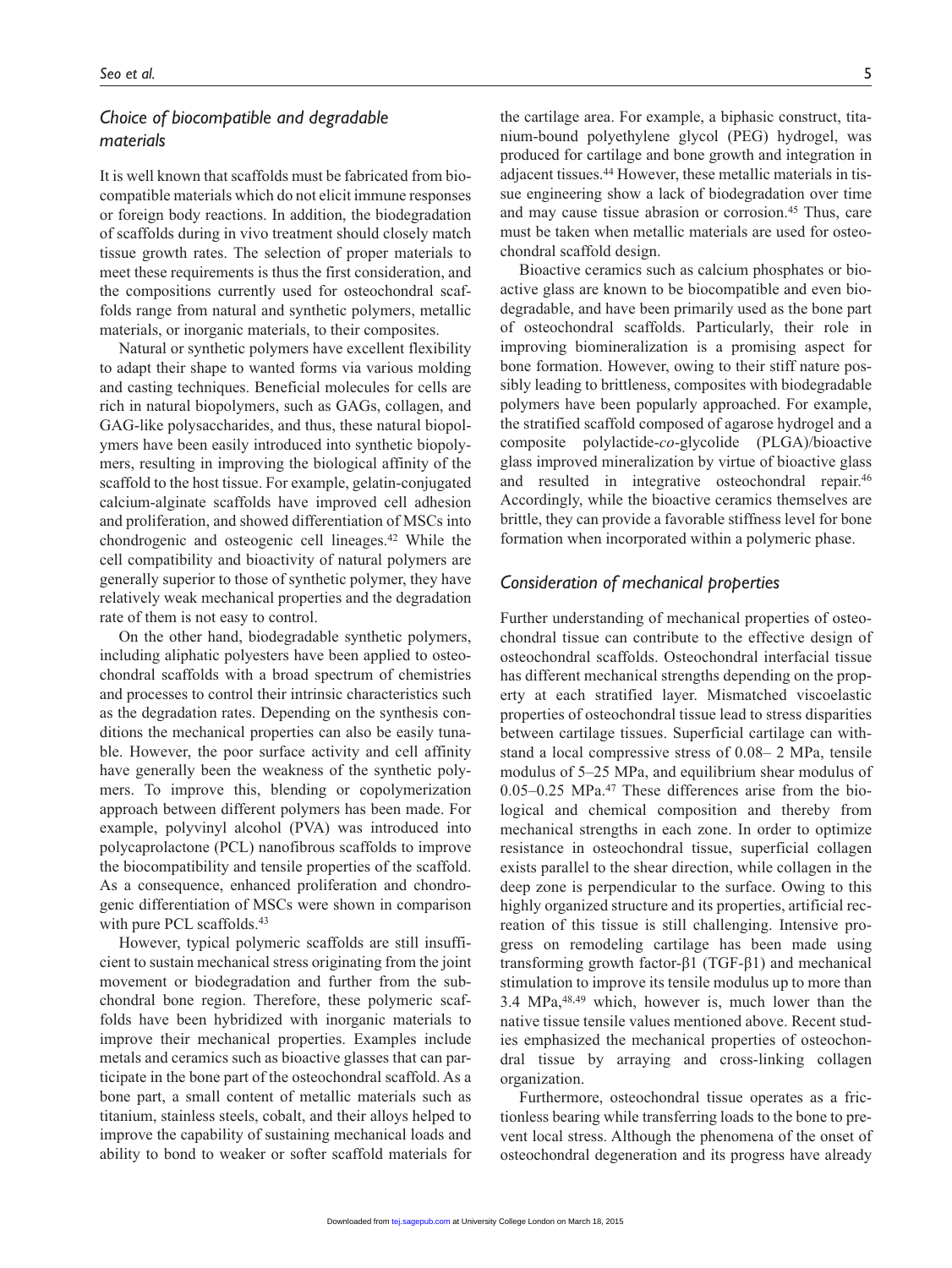been studied extensively, the exact mechanisms on the mechanical environments of osteochondral tissue are yet to be elucidated. This is an essential issue in the fabrication of scaffolds with a low-friction surface that could integrate with surrounding tissue and maintain the mechanical stabilities of the implant. The lubricated property of cartilage arises from the complex combination of squeeze film lubrication, elasto-hydrodynamic lubrication, boundary lubrication, interstitial fluid pressurization, and a migrating contact area.<sup>47</sup> Without the friction (coefficient  $\sim 0.005$ ) property of the cartilage, contact shear would result in considerable abrasion.<sup>50</sup> Shi and Xiong<sup>51</sup> developed lowfriction cartilage scaffolds (coefficient values  $\sim 0.05$ ) composed of PVA/polyvinyl pyrrolidone (PVP) hydrogels that have biocompatibility and excellent weight-bearing properties. Despite progressive challenges, osteochondral scaffolds that meet mechanical properties of the native cartilage tissue mentioned have not yet been reported.

#### *Design of pore structure*

In most scaffolds, the pore structures affect the cell responses and their further organization in the tissue, regulating cell invasion, vascularization, and tissue regeneration. While the hydrogel type characterizes water-filled channels and polymer networks, the space-open channels are the general feature of scaffolds. The porous structure relies primarily on the fabrication process. Conventional methods for these pore-structured scaffolds include fiber bonding, solvent casting/particulate leaching, gas foaming, and phase separation.<sup>52</sup> The porous scaffolds processed using these techniques have controlled pore size and porosity suitable for tissue engineering. For example, the interconnected pore structure can meet the demand of the cell behaviors on the scaffold. Particularly, the region participating in the bone part of the osteochondral scaffolds should mimic bone morphology, structure, and function to optimize integration into the adjacent tissue. Native bone creates a porous environment with 50%–90% porosity,53 and its pore sizes are typically measured in the order of 1 mm in diameter.54 In practice, however, in several studies on the effects of pore size, the scaffold structure composed of porosity higher than 50% and pores larger than 300 µm is recommended to achieve direct osteogenesis with enhanced vascularization.<sup>55</sup> On the contrary, small pores for the scaffold have been suggested for favorable chondrogenesis on 90–120 µm pores, where MSCs proliferate and form cartilage tissue on the scaffold.<sup>56</sup>

Fibrous scaffolds, particularly with nanofibrous morphology, have recently shown considerable promise for the repair of tissues, such as osteochondral tissue. This nanofiber morphology can be easily achieved by an electrospinning technique.57 A polymer solution is ejected through a needle into fibers under a strong electric field.

The nanofibrous network facilitates cell adhesion and guides growth and tissue-specific differentiation.58 In addition, nanofibrous scaffolds can be easily modified by virtue of a tunable process, which enables gradient composition and tuning of fiber and pore geometry. When the nanofiber structure was combined with a microfiber scaffold, the cell seeding efficiency and 3D networking were improved. MSC differentiation was enhanced more on the microfibrous large-pored scaffold than that achieved on the nanofibrous micro-pored scaffold.<sup>59</sup> Furthermore, an example of alternating bilayers composed of PCL microfibers and PCL nanofibers showed the promotion of osteogenesis and osteochondral ossification, respectively.<sup>60</sup> Here, excellent MSC attachment was shown on nanofibers, but cell infiltration through nanofibers was still limited. However, these studies were performed in very small pore sizes of less than 30 µm, and thus were not appropriate for evaluating osteochondral tissue regeneration in terms of the pore size. A number of studies have been carried out on the optimal pore structures of electrospun osteochondral scaffolds by utilizing the inherent advantages of fiber types. Zhang et al. $61$  reported the advantageous effect of a biphasic scaffold composed of collagen and electrospun polylactic acid (PLA) nanofibers with pore sizes of  $50 \sim 300$  µm. Despite the prominent progress, the conventional electrospun fibrous scaffold with pores smaller than 300 µm may still hamper osteogenesis. Therefore, specific processing to make pores larger than the 300 µm of fibrous biphasic scaffolds is required for osteogenesis in osteochondral repair. For example, in order to produce a larger pore size, laser processing with femtosecond pulses was attempted and resulted in improvement of the pore size by up to 500  $\mu$ m.<sup>62</sup> In another case of electrospun fibrous scaffolds, a combination with a salt leaching method showed an approach that can increase pores, but resulted in reduced mechanical stability.57

Recently, attention has been paid to the rapid prototyping (RP) technique to produce optimal osteochondral scaffolds with highly accurate control over pore geometry by a computer-aided design/computer-aided manufacturing system and a layer-by-layer process. Unlike the conventional approaches previously described, this technique enables easy fabrication into well-defined 3D interconnected pore structures while possessing appropriate mechanical and biochemical properties.<sup>63</sup> Hutmacher<sup>64</sup> developed a fused deposition modeling (FDM) technique to fabricate highly porous PCL scaffolds for bone tissue engineering. This technique based on computer-guided 3D plotting is used to supply a pre-formed fiber through a heated nozzle and rollers. The scaffold fabricated by FDM has a narrow processing window and complex geometries, and the use of a pressurized syringe instead of a heated nozzle has made it possible to achieve a wide processing capability independently of the molten polymer temperature. As a modified FDM technique, a 3D fiber deposition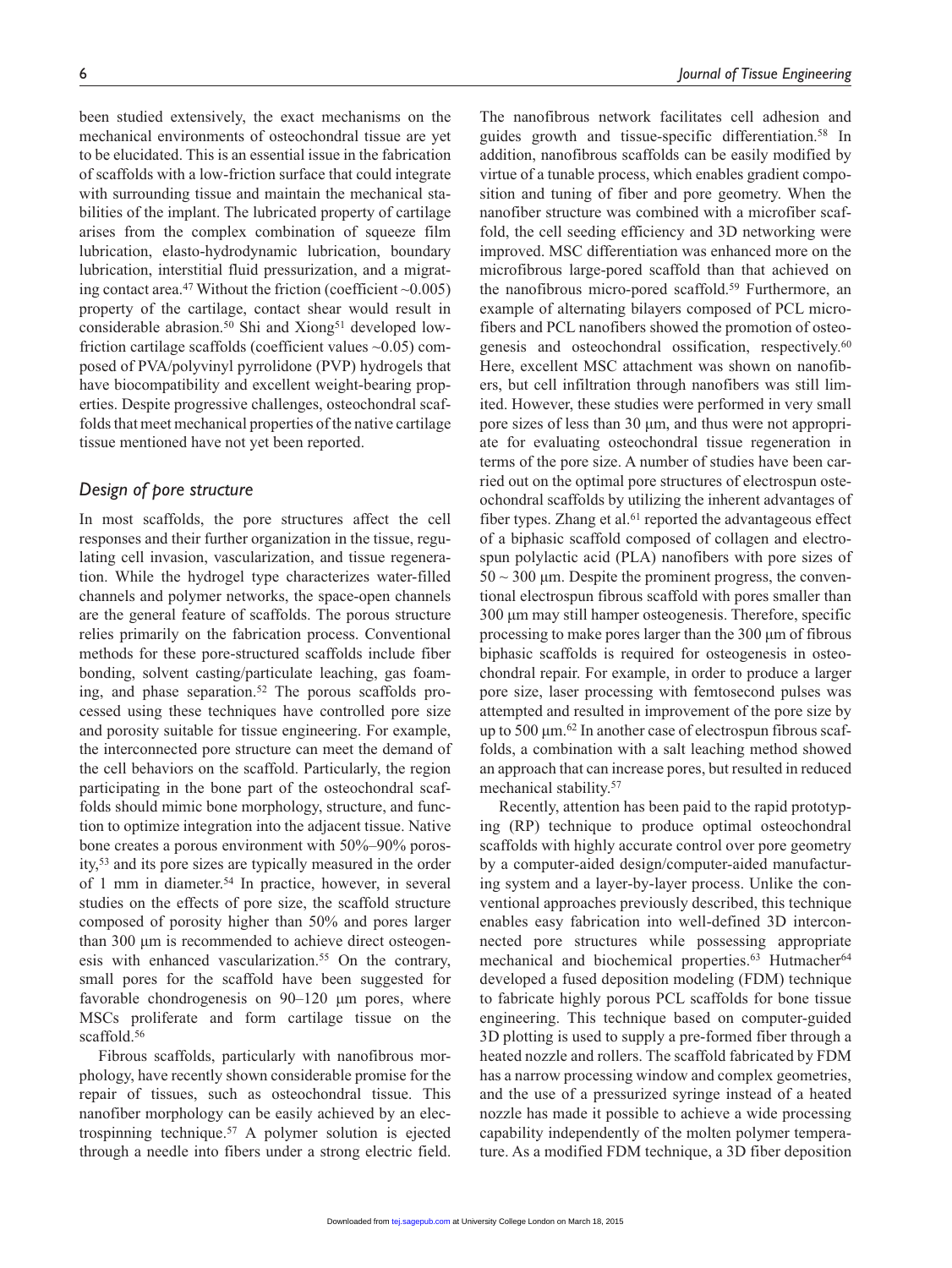(3DF) technique developed by Woodfield et al.<sup>65</sup> was reported to fabricate highly porous osteochondral scaffolds with interconnected pore channels and an average pore size (415  $\mu$ m). The 3DF fabrication is processed by molten polymer deposition from a motor-driven syringe on a stationary stage under a constant pressure.<sup>66</sup> It was reported that the average interconnecting pore sizes of the scaffold fabricated by a 3DF technique can be increased by up to  $1650 \mu m$ .<sup>67</sup> It is assumed that a scaffold with this pore structure is suitable for the application of osteochondral tissue engineering. Furthermore, Bian et al.<sup>68</sup> developed a combined technique of lithography and gel-casting to fabricate biphasic scaffolds comprised of β-tricalcium phosphate and type I collagen. The pore size and porosity in the bone phase of the ceramic biphasic scaffolds were 700–900 µm and 50%–65%, respectively. Moreover, a strong physical interlock between the cartilage phase and bone phase produced an appropriate binding force to recreate a biomimetic transitional structure.

## *Hydrogel scaffolds*

Hydrogels comprise hydrophilic polymeric networks filled with a large amount of water. Owing to the ability of water uptake and swelling, hydrogels have been considered as the 3D matrices that mimic the 3D gel-like native ECMs, including cartilage. Therefore, for the culture of cells and tissue engineering, hydrogels have been widely employed as scaffolding materials. As with other scaffolds, hydrogel scaffolds should also support structural integrity as well as mechanical robustness to enable appropriate tissue formation.69 In addition, the hydrogel has the ability to safely incorporate drugs and growth factors and then deliver them in a controlled manner. For these reasons, viscoelastic hydrogels, such as type I collagen, gelatin, or GAG components, have been used for the repair of irregular cartilage lesions. However, these hydrogels, composed of a single phase, are definitely inadequate to define complex structures of interface tissue and to sustain osteochondral interface tissue with a wide range of motion because their mechanical stability is too weak.70 Furthermore, although these hydrogels somewhat enable the flexibility of cell migration and transfer of nutrients and oxygen to the cells, it is evident that cell behaviors and responses guided by these physicochemical properties and a single composition are vastly inferior to those shown in the typical porous scaffolds. As a result, cell penetration into each phase and finally cell distribution are restricted within the viscoelastic hydrogels.

Therefore, interest in hydrogel-based biphasic scaffolds to define osteochondral tissue properties has been increasing. Moreover, viscoelastic hydrogels have been used for the controlled release of growth factors that are beneficial for osteochondral repair by forming delivery vehicles such as microspheres. For example, biphasic composite

hydrogels comprising PEG and gelatin microspheres to load growth factors were fabricated via a two-step crosslinking procedure.71 Here, gelatin microspheres in the biphasic scaffolds served as enzymatically digestible porogen as well as a delivery vehicle. While excellent release kinetics of growth factors in the scaffold were shown in vitro and in vivo, the mechanical stability of the scaffold with the pore structure attributed to the microspheres used as a porogen was still not satisfactory for osteochondral tissues. Hybridization of inorganic components with hydrogel-based biphasic scaffolds can alleviate the issue of their mechanical stability. Moreover, the gradient inorganic component of a hybrid biphasic scaffold is thought to induce an osteochondral-like transition in the ECM synthesis and cell phenotype. Munoz-Pinto et al.72 reported the fabrication of PEG hydrogels cross-linked to gradient polydimethylsiloxane using a photolithographic technique. As a result, the mechanical properties of the scaffold were enhanced and transdifferentiation of osteoblasts into chondrocyte-like cells was observed with increasing scaffold inorganic content, as indicated by the increased synthesis of ECMs such as chondroitin sulfate and type II collagen and by the upregulated sox9, a chondrocyte differentiationassociated transcription factor. Although a number of attempts to fabricate hydrogel-based biphasic scaffolds were evaluated as "promising," the interfacial stabilities between the two phases are still questionable due to the feeble shear forces of hydrogels.

#### *Biphasic structure and interfacial integration*

Conventional monophasic scaffolds were inadequate to replace defective interfacial cartilage-to-bone tissue that possesses anistropic structural properties and functions. A variety of multiphasic scaffolds for the osteochondral interface have thus been suggested. Multiphasic scaffolds should provide an optimal environment to direct the communications of cell/cell and cell/matrix. Also, the integrated materials can transfer physical or chemical events from the cartilage to the bone layers, because the interface tissue is exposed to shear forces over a large range of motion.

Cell interaction with the scaffold makes possible the interfacial integration between the cartilage and bone phases of the osteochondral scaffold; in fact, cell-laden scaffolds with a gradient of phases showed a greater osteochondral tissue formation after implantation than the acellular scaffolds.73 Therefore, homogeneous or heterogeneous cell composites with osteochondral scaffolds with gradient phases have been developed to improve mechanical and functional integrity. Yunos et al.<sup>74</sup> reported interface-integrated biphasic scaffolds, composed of PLA fibers as a cartilage phase and PLA-coated bioactive glass scaffold as a bone phase, by distributing homogeneous single cells within the two phases. Similarly, heterogeneous cell-laden biphasic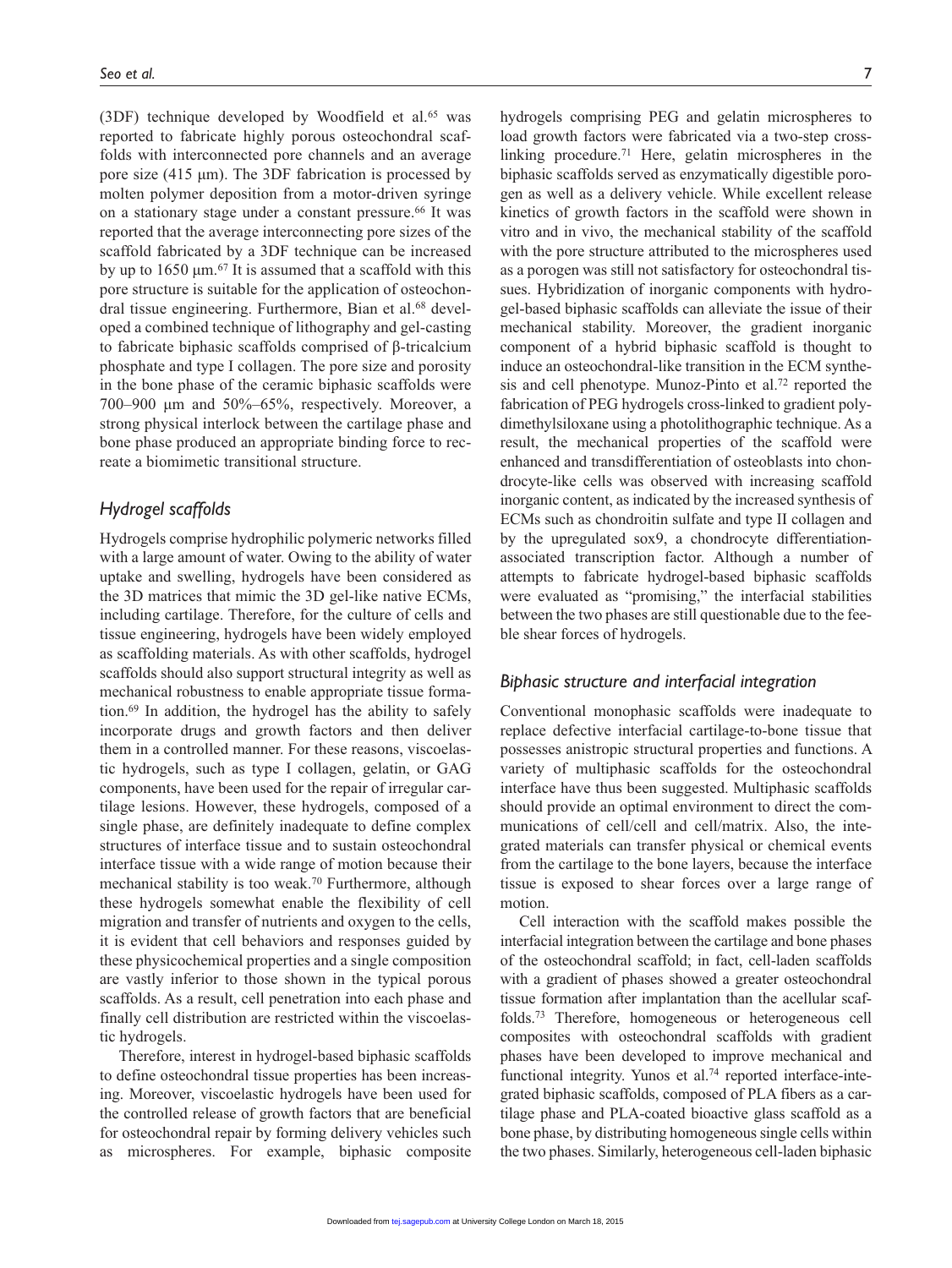

**Figure 2.** Schematic illustration of cell–cell contact and cell–matrix contact in the cell-laden biphasic scaffold resulting from the strategy used to stabilize the mechanical property and to integrate the interfaces of each phase.

scaffolds composed of chondrocyte-laden agarose hydrogel and osteoblast-laden microsphere composites with bioactive glasses have also been developed.46 Here, the interaction of cells contained in the biphasic scaffold avoided delamination of each layer, and improved mechanical stability. In another case, the dynamic culture of MSCs on biphasic scaffolds incubated in bioreactors improved the mechanical properties of the scaffold due to the shear stress generated in the bioreactor.75 Moreover, the enhanced cell viability on or in the scaffold cultured in the bioreactor resulted in tissue growth in vivo due to the supply of a homogeneous medium solution and shear stress.<sup>76</sup> Figure 2 illustrates how the cells laden onto the biphasic scaffolds contribute to improving mechanical functions and interface integration.

## *Scaffolds delivering signaling molecules*

Interest in signaling molecules and their consequences in the field of tissue engineering has grown with delivery strategies from the scaffold, affecting tissue repair efficiency. Examples of signaling molecules include growth factors and therapeutic drugs or genes. Likewise, osteochondral tissue engineering has utilized these strategies to facilitate cell growth and tissue formation. These strategies have facilitated smart biphasic scaffolds in osteochondral tissue engineering. The inductive conditions using signaling molecules influence cells on the ECM formation of osteochondral tissue, and cells may continuously secrete ECM proteins to ensure a comfortable scaffold environment while residing on the scaffolds. However, there is a subsequent challenge to manage spatiotemporal control of specific signaling molecules within the stratified scaffold. Therefore, along with scaffold design, effective carriers are needed to efficiently synthesize the osteochondral ECM. These considerations must be accompanied by comprehensive knowledge on the unique property of each matrix and of the physicochemical relationship between the carriers and molecules in terms of the efficiency of loading and release. This section explores the recent designs of the elaborate delivery techniques of osteochondral biphasic scaffolds, where critical factors such as spatiotemporal release and dose control are strongly considered. Table 3

summarizes the scaffolding system for osteochondral repair with a delivery potential of therapeutic molecules, such as growth factors, drugs, and genes.

In terms of the signaling molecules for osteochondral repair, the currently available growth factors are listed in Table 4. Moreover, chemical drugs or genes have been intensively explored for additive or synergetic effects of osteochondral repair. Here, we briefly summarize the osteochondral effects of various growth factors. Among these, fibroblast growth factors (FGFs) or TGF-β family enhance cartilage ECM formation under the culture condition of chondrogenic cells, while bone morphogenetic proteins (BMPs) induce osteogenesis of cells. Therefore, the use of these growth factors provides osteochondral inductive effects. The construction of osteochondral tissue-like scaffolds has been attempted in various studies using this strategy prior to implantation. MSC-seeded fibrin hydrogel/ collagen-type I/III biphasic scaffold incorporating TGF-β improved cartilage ECM synthesis, owing to sustained release of TGF-β up to 7 days, which aided in inducing MSCs' chondrogenesis.96 While the use of growth factors shows effects on osteochondral repair, gaining more sustainable and controllable release is a key issue, which can be facilitated by the fine design of scaffolds.

One promising approach is to encapsulate signaling molecules such as therapeutic growth factors or drugs in microspheres, which are then incorporated into biphasic scaffolds. Therapeutic molecules can be either surfacetethered to or incorporated within the microspheres. For the former case, the surface chemistry required to link molecules and drugs should be properly controlled.<sup>97</sup> Meanwhile, for the latter case, the drug molecules can be incorporated during the microsphere preparation, and thus, a larger number of drug molecules can be loaded. The use of microspheres is versatile because they can be utilized as a scaffold as well as a delivery vehicle. This is particularly a good model for the repair of osteochondral tissue that requires a variety of signaling molecules. A spatiotemporal delivery strategy for osteochondral tissue engineering is depicted in Figure 3. For example, precise control over the spatiotemporal release kinetics of multiple growth factors is able to participate in damaged tissue healing.98 The sequential growth factor delivery system was designed to produce different profiles of growth factor release from the bilayered matrices with different physicochemical properties.100 Analogously, two types of microspheres with different degradation rates have been suggested to deliver two functional growth factors after the incorporation of the microspheres into a scaffold.99 These systems enable sequential and tighter control of release profiles. In practice, Wang et al.93 introduced a two-carrier system into porous polymer scaffolds to load different combinations of BMP-2 for osteogenesis and insulin-like growth factor I (IGF-I) for chondrogenesis with spatial distribution and temporally controlled release. Both growth factors were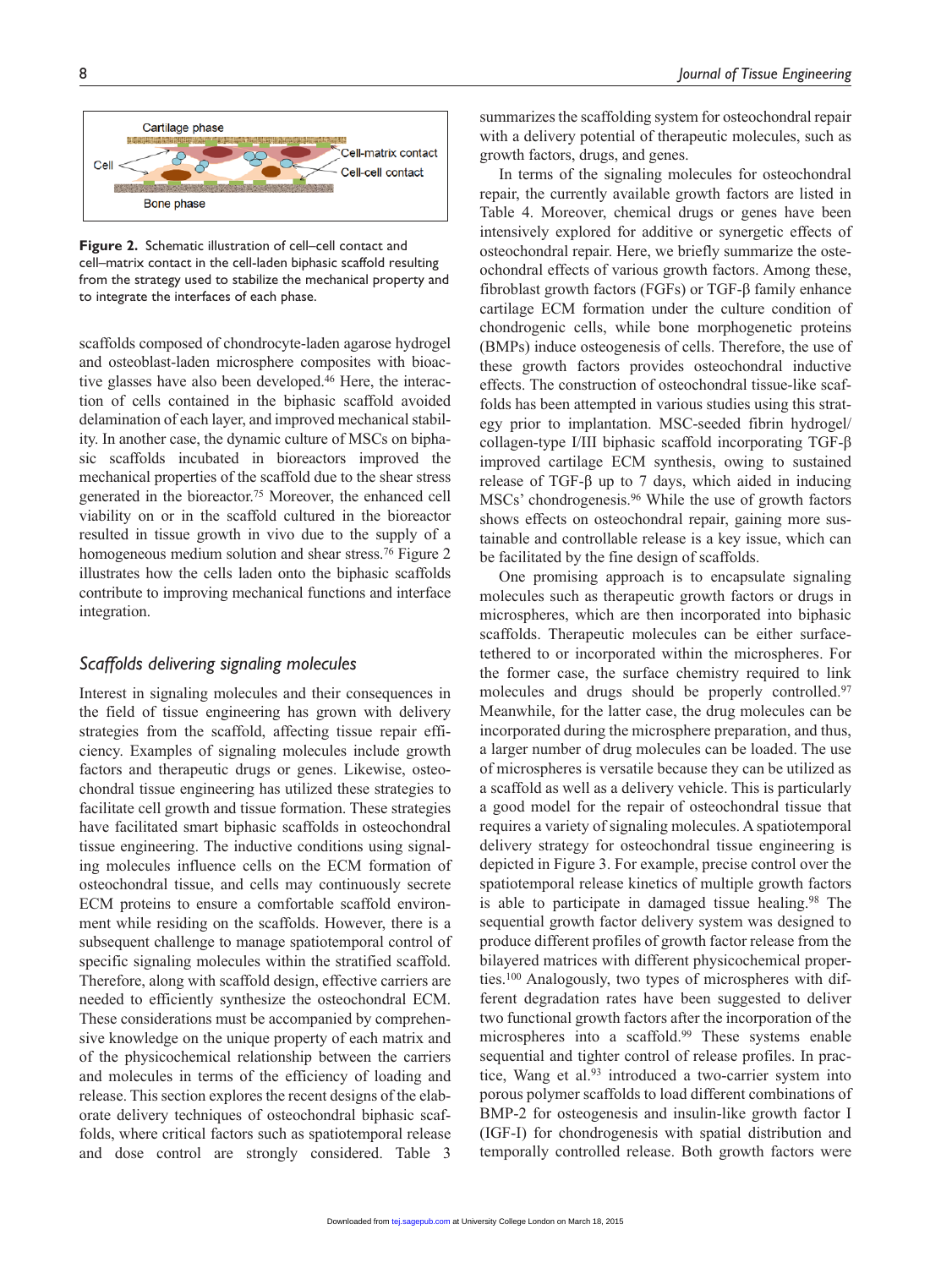| Signaling molecule |                                | Carrier                                                            | Observations                                                                                                                                                 | Reference                      |
|--------------------|--------------------------------|--------------------------------------------------------------------|--------------------------------------------------------------------------------------------------------------------------------------------------------------|--------------------------------|
| Gene               | BMP-2                          | Porous PLGA                                                        | Increased GAG content in treated groups<br>Low level of type I collagen and increased<br>type II collagen shown in the treated group                         | Chen et al. <sup>77</sup>      |
|                    |                                | Collagen sponge<br>reinforced by PEG                               | Increased ALP activity in test groups<br>Stable complex formation with plasmid<br>DNA through electrostatic interaction<br>while showing increased stability | Hosseinkhani<br>et al. $^{78}$ |
|                    | VEGF/BMP-2                     | Hollow cylindrical<br>PLGA scaffold                                | Regeneration proximal and distal ends of<br>the bony defects by co-expression                                                                                | Lin et al. $79$                |
|                    | hIGF-I gene-<br>modified BMSCs | 1.2 wt/% calcium-<br>alginate solution                             | hIGF-I gene effective expression with high<br>subchondral bone and cartilage integration<br>High ECM production and distribution                             | Leng et al.80                  |
| Growth<br>factor   | $TGF\beta-1/BMP-2$             | <b>PLGA</b><br>microspheres,<br>dispersed in an<br>alginate matrix | High gene expression in the treated groups<br>High quality of cartilage and tissue<br>integration                                                            | Reyes et al. <sup>81</sup>     |
|                    | $TGF-B3/IGF-I$                 | Gelatin<br>microspheres<br>in oligo-PEG<br>fumarate hydrogel       | Excellent formation of subchondral bone<br>and GAG<br>Negligible effects of $TGF-\beta3 in cartilage$<br>morphology and histological scoring                 | Yi et al. <sup>82</sup>        |
|                    | BMP-2                          | Hyaluronic<br>hydrogel system                                      | Healing with fibrocartilage-like tissue<br>formation.<br>Severe ectopic bone formation observed in<br>test group affecting joint functionality               | Aulin et al. <sup>83</sup>     |

**Table 3.** Growth factors currently used in osteochondral tissue engineering.

BMP: bone morphogenetic protein; GAG: glycosaminoglycan; ALP: alkaline phosphatase; PLGA: polylactide-*co*-glycolide; VEGF: vascular endothelial growth factor; PEG: polyethylene glycol; BMSCs: bone marrow mesenchymal stem cells; ECM: extracellular matrix; hIGF-I: human insulin-like growth factor I; TGF: transforming growth factor.

loaded onto PLGA/silk microspheres that have the ability to sustain the release of BMP-2 but are inefficient in the release of IGF-I due to the low loading efficiency. Although PLGA/silk microspheres showed inefficient MSC chondrogenesis, it is significant that this system offered a new option for the co-delivery of growth factors by spatiotemporal control.

In case of gene delivery techniques for osteochondral repair, non-viral cationic polymers or liposomes have been intensively used as carriers to promote gene transfection efficiency. For example, lipid-based endogenous gene delivery of FGF-2 and/or IGF-I101 was achieved to culture gene-modified chondrocytes on osteochondral scaffolds. It was reported that IGF-I stimulated the proliferation of chondrocytes $102$  and their synthesis of type II collagen<sup>103</sup> and proteoglycan.<sup>104</sup> Madry et al.<sup>105</sup> reported that IGF-I expressing chondrocytes led to enhanced cartilage repair in vivo in osteochondral defect model. Recently, gene delivery system has been advanced to immobilize the carriers onto scaffolding matrices to effectively control cellular differentiation by specific target genes. For example, Chen et al.106 reported that the gene-activated matrix-based delivery of two

plasmids encoding TGF-β1 and BMP-2 in MSCs immobilized into the biphasic scaffold was conducted to differentiate chondrogenesis and osteogenesis, respectively. Excellent MSC differentiation into chondrocytes and osteoblasts was shown in the biphasic scaffold composed of chitosan-gelatin layer for cartilage and HA for bone. The authors suggested that multi-tissue regeneration was performed in the biphasic scaffold by the gene delivery system. Although the study explored the gene delivery system for the osteochondral tissue repair, the delivery efficiency in the system is still not satisfactory because delivery of naked genes without any carriers is known to show a low efficiency. Theoretically, the spatiotemporal delivery of specific genes from the biphasic scaffold may direct cellular differentiation, facilitating the osteochondral regeneration. However, successful studies on the basis of this ideal strategy have not yet been reported. Instead of using the non-viral gene carriers, recombinant baculoviruses expressing BMP-2 were seeded into the osteochondral scaffolds containing de-differentiated chondrocytes, and then cultured in a rotating bioreactor for up to 3 weeks, which consequently led to the regeneration of hyaline cartilages.<sup>77</sup>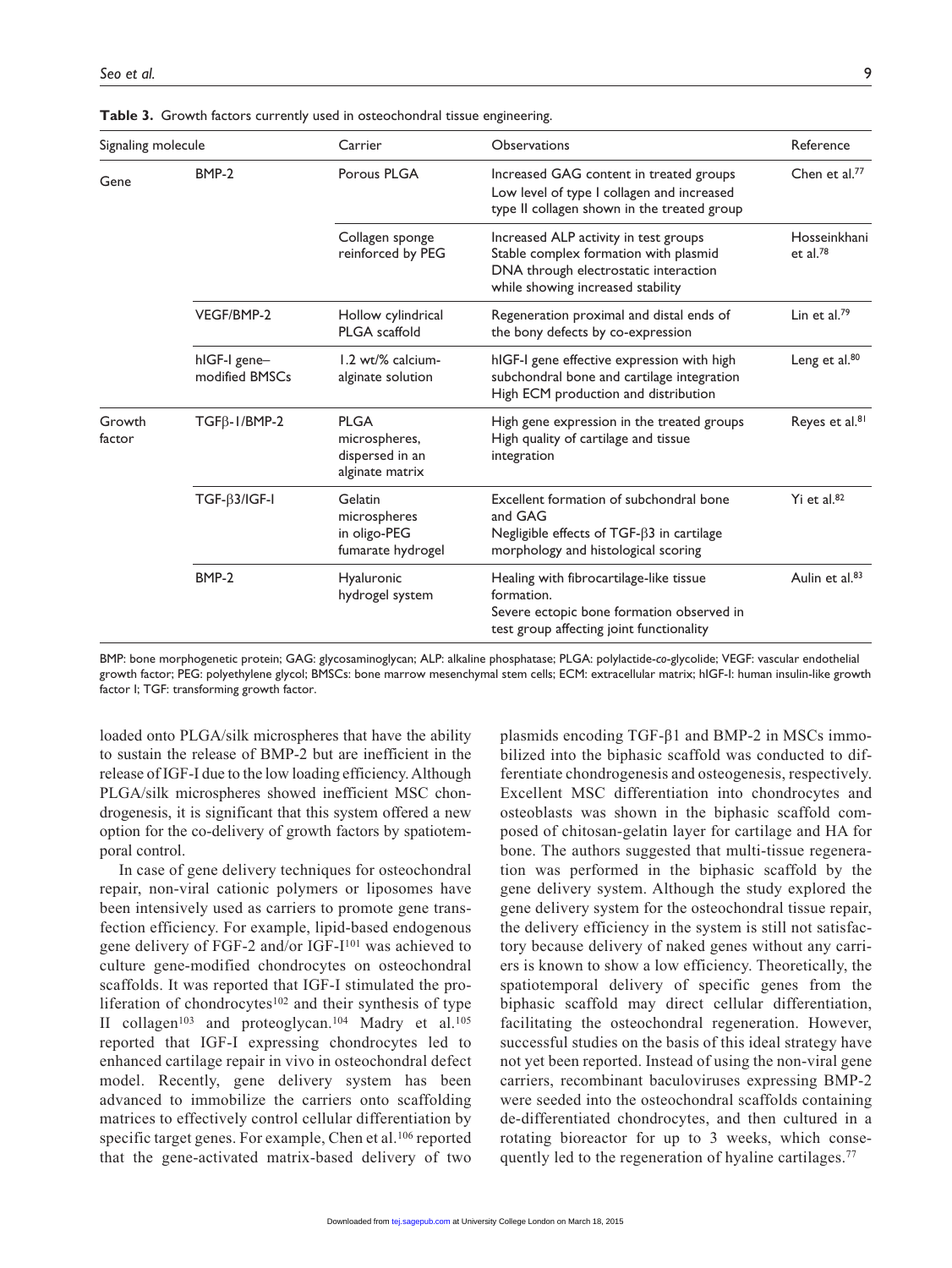| Growth factor | Osteochondral effects                                                                                                                                                                                            | Reference                                                                                 |
|---------------|------------------------------------------------------------------------------------------------------------------------------------------------------------------------------------------------------------------|-------------------------------------------------------------------------------------------|
| $TGF-BI$      | Synchronized development of cartilage and subchondral bone.<br>Earlier modulator for cartilage repair before BMP-2 action with hyaline-like<br>cartilage formation.                                              | Scherer et al. <sup>84</sup> and Reyes<br>et al. $85$                                     |
| $FGF-2$       | Hyaline-like cartilage and subchondral bone.<br>Increased stiffness of the osteochondral construct.                                                                                                              | Maehara et al. <sup>86</sup> and<br>Nakayama et al. <sup>87</sup>                         |
| BMP-2         | High-quality cartilage and tissue integration.<br>In vivo BMP-2 causes osteochondral differentiation of MSCs even with short<br>exposure.<br>Combination of BMP-2 further enhanced osteochondral repair effects. | Noel et al. <sup>88</sup> , Sakata<br>et al. $89$ and Jung et al. $90$                    |
| BMP-7         | Formation of mineralized tissue and ectopic bone.<br>Combination of other growth factors enhanced chondrogenesis and osteogenesis.                                                                               | Dormer et al. <sup>91</sup> and<br>Tiwary et al. <sup>92</sup>                            |
| IGF-I         | Superior growth morphology and surface architecture of the neotissue.<br>Hyaline cartilage formation.<br>Increased chondrocyte viability.<br>Single delivery of IGF-I showed higher subchondral bone morphology. | Wang et al. <sup>93</sup> , Teng<br>et al. <sup>94</sup> and Fransès et al. <sup>95</sup> |
| <b>VEGF</b>   | Critical factor for chondrocytes survival.<br>High osteochondral vascular density.                                                                                                                               | Sakata et al. <sup>89</sup> and Fransès<br>et al. $95$                                    |

**Table 4.** Potential delivery of therapeutic molecules including growth factors, drugs, or genes from the scaffold for osteochondral repair.

BMP: bone morphogenetic protein; VEGF: vascular endothelial growth factor; PEG: polyethylene glycol; IGF-I: insulin-like growth factor I; TGF: transforming growth factor; FGF: fibroblast growth factor.



**Figure 3.** Spatiotemporal delivery from a biphasic scaffold containing therapeutic molecule–loaded microspheres with different degradation rates.<sup>98,99</sup>

## **Perspective and concluding remarks**

We reviewed the recent update of considerations required in osteochondral tissue engineering by discussing the previously published studies. Considering that interfacial tissue has a stratified structure depending on the unique property, theoretically, osteochondral scaffolds need to have multiphase structures to mimic the structure of the native stratified tissue. However, the multiphasic structures are too complex to control the properties of each phase, for example, degradation rates of each phase and shear forces between the phases. Therefore, the biphasic scaffold divided into a cartilage phase and a bone phase, which is simpler than the multiphasic scaffold, could be one of the most optimal osteochondral scaffolds to define interfacial tissue. Nonetheless, the mechanical stability between the two phases of the biphasic scaffold is still questionable. This weak stability could be because the integration of these two phases has been performed by physically combining the two phases after the individual fabrication of each phase. Although few studies have been reported that circumvent this limitation by using cell-substratum contact, the shear force between the two phases of the biphasic scaffold would still become weaker during its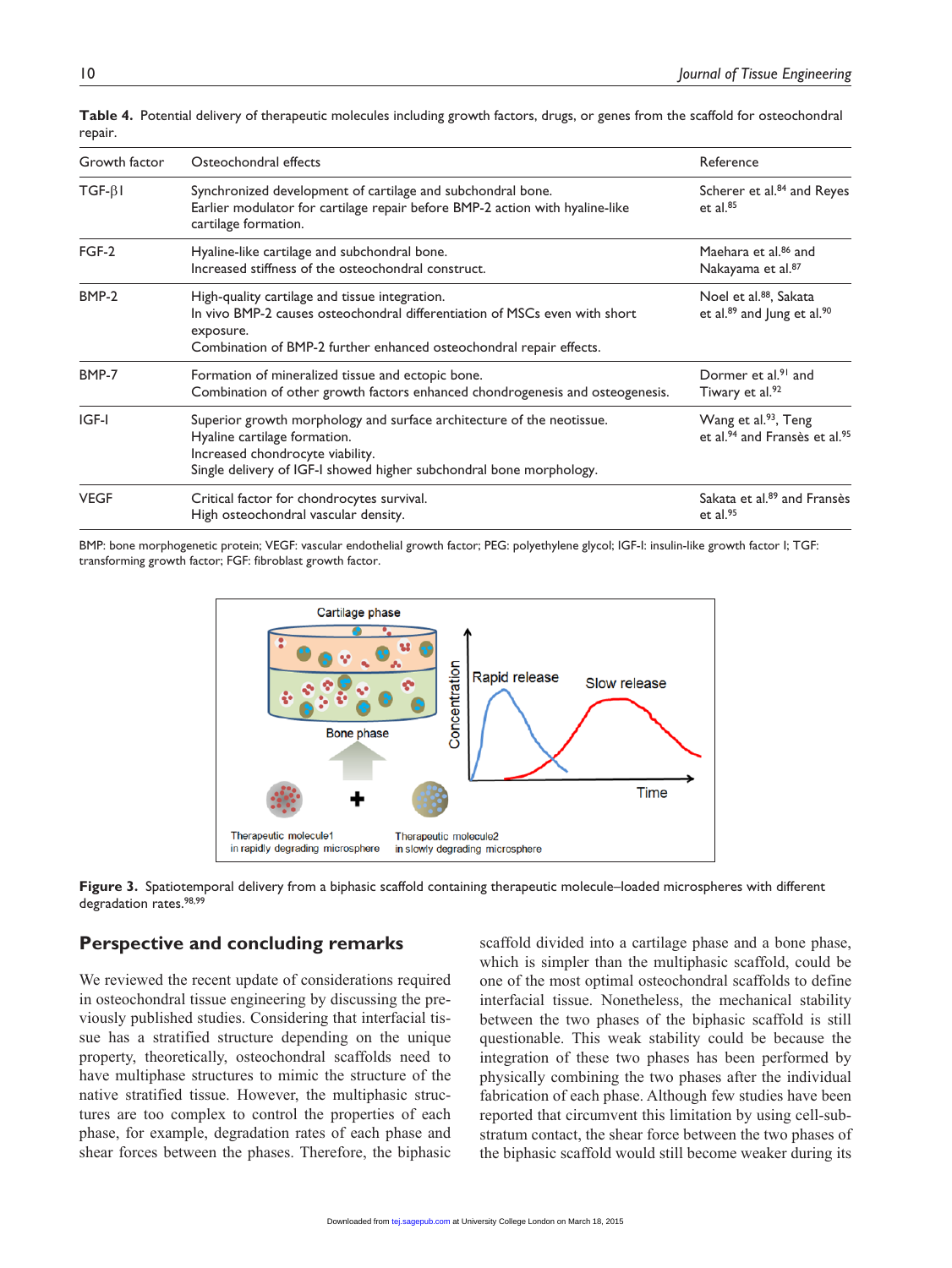degradation after implantation in vivo. In order to overcome this, a one-pot method is required to fabricate a biphasic scaffold that can resist the shear force between the two phases.

In addition, it is still doubtful whether adequate chondrogenesis and osteogenesis can be mediated on each phase of the biphasic scaffold. This is because the respective cells on each phase could function as unexpected modulators affected by the inadequate release of signaling molecules. In order to overcome this challenge, a spatiotemporal targeting delivery system needs to be suggested. Using this system, the respective cells cultured on each phase would recognize the specific signaling molecules beneficial for the individual regeneration of each tissue. Therefore, we propose that future studies make full use of a spatiotemporal targeting delivery strategy in the biphasic scaffold that can withstand the shear force between the two phases.

#### **Acknowledgements**

Seog-Jin Seo and Chinmaya Mahapatra contributed equally to this work. This work was supported by the Priority Research Centers Program (grant#: 2009-0093829), National Research Foundation (NRF), Republic of Korea..

#### **Declaration of conflicting interests**

The authors declare that there is no conflict of interest.

#### **References**

- 1. Redman S, Oldfield S and Archer C. Current strategies for articular cartilage repair. *Eur Cell Mater* 2005; 9: 23–32.
- 2. Grande DA, Breitbart AS, Mason J, et al. Cartilage tissue engineering: current limitations and solutions. *Clin Orthop Relat Res* 1999; 367: S176–S185.
- 3. Patel KH, Nayyer L and Seifalian AM. Chondrogenic potential of bone marrow-derived mesenchymal stem cells on a novel, auricular-shaped, nanocomposite scaffold. *J Tissue Eng* 2013; 4: 2041731413516782.
- 4. Chen G, Sato T, Ushida T, et al. Tissue engineering of cartilage using a hybrid scaffold of synthetic polymer and collagen. *Tissue Eng* 2004; 10: 323–330.
- 5. Dai W, Kawazoe N, Lin X, et al. The influence of structural design of PLGA/collagen hybrid scaffolds in cartilage tissue engineering. *Biomaterials* 2010; 31: 2141–2152.
- 6. Kim HJ, Park S-H, Durham J, et al. In vitro chondrogenic differentiation of human adipose-derived stem cells with silk scaffolds. *J Tissue Eng* 2012; 3: 2041731412466405.
- 7. Shin S-H, Purevdorj O, Castano O, et al. A short review: recent advances in electrospinning for bone tissue regeneration. *J Tissue Eng* 2012; 3: 2041731412443530.
- 8. Schmidt MB, Mow VC, Chun LE, et al. Effects of proteoglycan extraction on the tensile behavior of articular cartilage. *J Orthop Res* 1990; 8: 353–363.
- 9. Muir H, Bullough P and Maroudas A. The distribution of collagen in human articular cartilage with some of its

physiological implications. *J Bone Joint Surg Br* 1970; 52: 554–563.

- 10. Flannery CR, Hughes CE, Schumacher BL, et al. Articular cartilage superficial zone protein (SZP) is homologous to megakaryocyte stimulating factor precursor and is a multifunctional proteoglycan with potential growth-promoting, cytoprotective, and lubricating properties in cartilage metabolism. *Biochem Biophys Res Commun* 1999; 254: 535–541.
- 11. Nukavarapu SP and Dorcemus DL. Osteochondral tissue engineering: current strategies and challenges. *Biotechnol Adv* 2013; 31: 706–721.
- 12. Pearle AD, Warren RF and Rodeo SA. Basic science of articular cartilage and osteoarthritis. *Clin Sports Med* 2005; 24: 1–12.
- 13. Yang PJ and Temenoff JS. Engineering orthopedic tissue interfaces. *Tissue Eng Part B Rev* 2009; 15: 127–141.
- 14. Khanarian NT, Jiang J, Wan LQ, et al. A hydrogel-mineral composite scaffold for osteochondral interface tissue engineering. *Tissue Eng Part A* 2011; 18: 533–545.
- 15. O'Shea TM and Miao X. Bilayered scaffolds for osteochondral tissue engineering. *Tissue Eng Part B Rev* 2008; 14: 447–464.
- 16. Gudas R, Kalesinskas RJ, Kimtys V, et al. A prospective randomized clinical study of mosaic osteochondral autologous transplantation versus microfracture for the treatment of osteochondral defects in the knee joint in young athletes. *Arthroscopy* 2005; 21: 1066–1075.
- 17. Xing L, Jiang Y, Gui J, et al. Microfracture combined with osteochondral paste implantation was more effective than microfracture alone for full-thickness cartilage repair. *Knee Surg Sports Traumatol Arthrosc* 2013; 21: 1770–1776.
- 18. Kok AC, Tuijthof GJ, den Dunnen S, et al. No effect of hole geometry in microfracture for talar osteochondral defects. *Clin Orthop* 2013; 471: 3653–3662.
- 19. Leng P, Wang Y-z and Zhang H-n. Repair of large osteochondral defects with mix-mosaicplasty in a goat model. *Orthopedics* 2013; 36: e331–e336.
- 20. Solheim E, Hegna J, Øyen J, et al. Osteochondral autografting (mosaicplasty) in articular cartilage defects in the knee: results at 5 to 9 years. *Knee* 2010; 17: 84–87.
- 21. Niemeyer P, Pestka JM, Kreuz PC, et al. Characteristic complications after autologous chondrocyte implantation for cartilage defects of the knee joint. *Am J Sports Med* 2008; 36: 2091–2099.
- 22. Ossendorf C, Steinwachs MR, Kreuz PC, et al. Autologous chondrocyte implantation (ACI) for the treatment of large and complex cartilage lesions of the knee. *BMC Sport Sci Med Rehab* 2011; 3: 11.
- 23. Basad E, Ishaque B, Bachmann G, et al. Matrix-induced autologous chondrocyte implantation versus microfracture in the treatment of cartilage defects of the knee: a 2-year randomised study. *Knee Surg Sports Traumatol Arthrosc* 2010; 18: 519–527.
- 24. Hangody L, Kish G, Karpati Z, et al. Arthroscopic autogenous osteochondral mosaicplasty for the treatment of femoral condylar articular defects: a preliminary report. *Knee Surg Sports Traumatol Arthrosc* 1997; 5: 262–267.
- 25. Evans EM, Freeman M, Miller A, et al. Metal sensitivity as a cause of bone necrosis and loosening of the prosthesis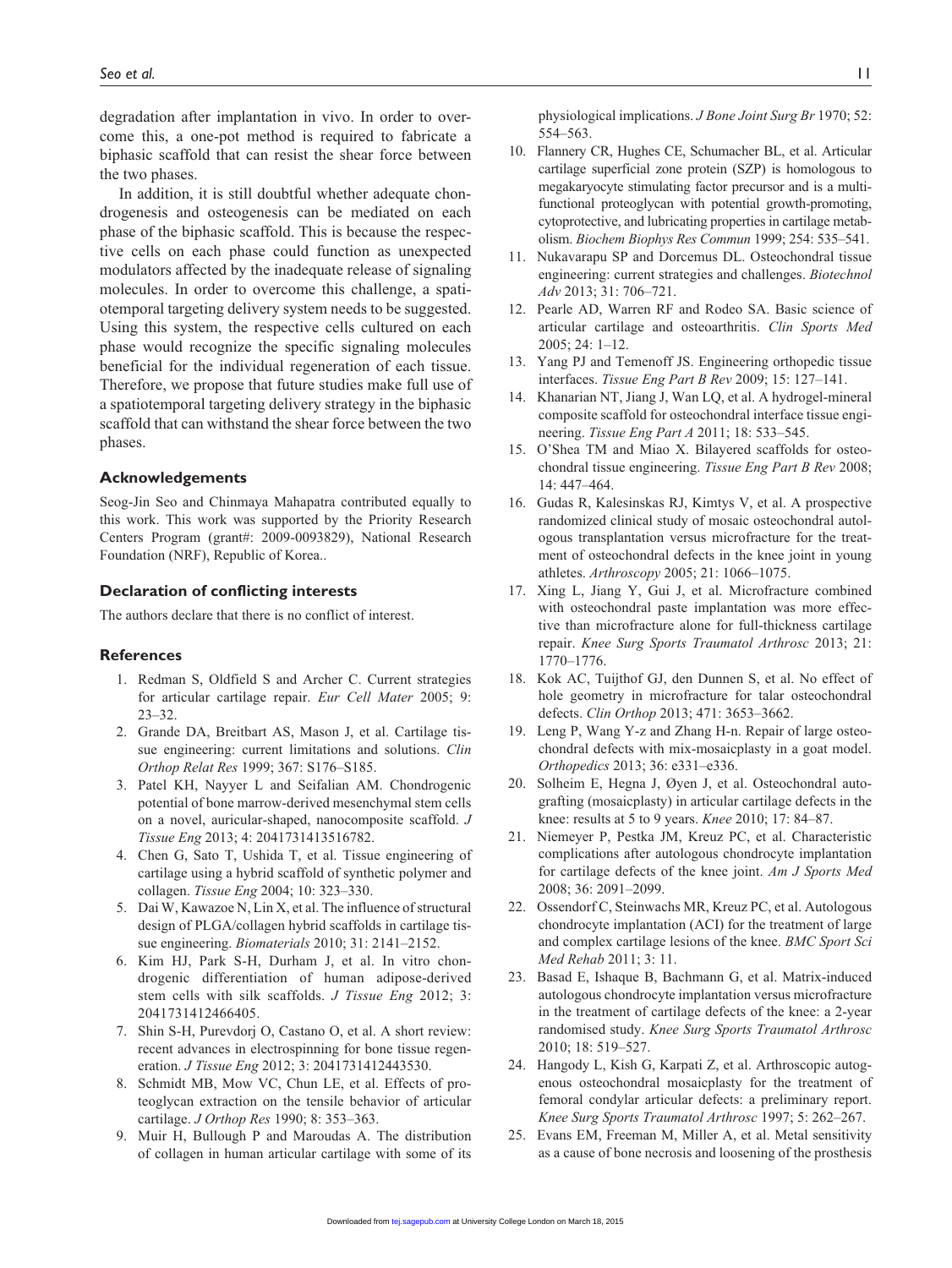in total joint replacement. *J Bone Joint Surg Br* 1974; 56: 626–642.

- 26. Fitzpatrick CK and Rullkoetter PJ. Influence of patellofemoral articular geometry and material on mechanics of the unresurfaced patella. *J Biomech* 2012; 45: 1909–1915.
- 27. Imhof H, Sulzbacher I, Grampp S, et al. Subchondral bone and cartilage disease: a rediscovered functional unit. *Invest Radiol* 2000; 35: 581–588.
- 28. Fansa AM, Murawski CD, Imhauser CW, et al. Autologous osteochondral transplantation of the talus partially restores contact mechanics of the ankle joint. *Am J Sports Med* 2011; 39: 2457–2465.
- 29. Lintz F, Pujol N, Pandeirada C, et al. Hybrid fixation: evaluation of a novel technique in adult osteochondritis dissecans of the knee. *Knee Surg Sports Traumatol Arthrosc* 2011; 19: 568–571.
- 30. Reverte-Vinaixa MM, Joshi N, Diaz-Ferreiro EW, et al. Medium-term outcome of mosaicplasty for grade III-IV cartilage defects of the knee. *J Orthop Surg (Hong Kong)* 2013; 21: 4–9.
- 31. Hoshiba T, Yamada T, Lu H, et al. Maintenance of cartilaginous gene expression on extracellular matrix derived from serially passaged chondrocytes during in vitro chondrocyte expansion. *J Biomed Mater Res A* 2012; 100: 694–702.
- 32. Lu Y, Dhanaraj S, Wang Z, et al. Minced cartilage without cell culture serves as an effective intraoperative cell source for cartilage repair. *J Orthop Res* 2006; 24: 1261–1270.
- 33. Vijayan S, Bartlett W, Bentley G, et al. Autologous chondrocyte implantation for osteochondral lesions in the knee using a bilayer collagen membrane and bone graft: a twoto eight-year follow-up study. *J Bone Joint Surg Br* 2012; 94: 488–492.
- 34. Hughes P, Eaves C, Hogge D, et al. High-efficiency gene transfer to human hematopoietic cells maintained in longterm marrow culture. *Blood* 1989; 74: 1915–1922.
- 35. Wang L, Zhao L and Detamore MS. Human umbilical cord mesenchymal stromal cells in a sandwich approach for osteochondral tissue engineering. *J Tissue Eng Regen Med* 2011; 5: 712–721.
- 36. Rodrigues MT, Lee SJ, Gomes ME, et al. Bilayered constructs aimed at osteochondral strategies: the influence of medium supplements in the osteogenic and chondrogenic differentiation of amniotic fluid-derived stem cells. *Acta Biomater* 2012; 8: 2795–2806.
- 37. Koga H, Muneta T, Ju YJ, et al. Synovial stem cells are regionally specified according to local microenvironments after implantation for cartilage regeneration. *Stem Cells* 2007; 25: 689–696.
- 38. Betsch M, Schneppendahl J, Thuns S, et al. Bone marrow aspiration concentrate and platelet rich plasma for osteochondral repair in a porcine osteochondral defect model. *PLoS One* 2013; 8: e71602.
- 39. Horas U, Pelinkovic D, Herr G, et al. Autologous chondrocyte implantation and osteochondral cylinder transplantation in cartilage repair of the knee joint: a prospective, comparative trial. *J Bone Joint Surg Am* 2003; 85-A: 185–192.
- 40. Innes J, Gordon C, Vaughan-Thomas A, et al. Evaluation of cartilage, synovium and adipose tissue as cellular sources for osteochondral repair. *Vet J* 2013; 197: 619–624.
- 41. Ko J-Y, Kim K-I, Park S, et al. In vitro chondrogenesis and in vivo repair of osteochondral defect with human induced pluripotent stem cells. *Biomaterials* 2014; 35: 3571–3581.
- 42. Petrenko YA, Ivanov R, Petrenko AY, et al. Coupling of gelatin to inner surfaces of pore walls in spongy alginatebased scaffolds facilitates the adhesion, growth and differentiation of human bone marrow mesenchymal stromal cells. *J Mater Sci Mater Med* 2011; 22: 1529–1540.
- 43. Shafiee A, Soleimani M, Chamheidari GA, etal. Electrospun nanofiber-based regeneration of cartilage enhanced by mesenchymal stem cells. *J Biomed Mater Res A* 2011; 99: 467–478.
- 44. Bal BS, Rahaman MN, Jayabalan P, et al. In vivo outcomes of tissue-engineered osteochondral grafts. *J Biomed Mater Res B Appl Biomater* 2010; 93: 164–174.
- 45. Frosch K-H and Stürmer KM. Metallic biomaterials in skeletal repair. *Eur J Trauma* 2006; 32: 149–159.
- 46. Jiang J, Tang A, Ateshian GA, et al. Bioactive stratified polymer ceramic-hydrogel scaffold for integrative osteochondral repair. *Ann Biomed Eng* 2010; 38: 2183–2196.
- 47. Athanasiou KA, Darling EM and Hu JC. Articular cartilage tissue engineering. *Synthesis Lect Tissue Eng* 2009; 1: 1–182.
- 48. Natoli RM, Revell CM and Athanasiou KA. Chondroitinase ABC treatment results in greater tensile properties of selfassembled tissue-engineered articular cartilage. *Tissue Eng Part A* 2009; 15: 3119–3128.
- 49. Elder BD and Athanasiou KA. Synergistic and additive effects of hydrostatic pressure and growth factors on tissue formation. *PLoS One* 2008; 3: e2341.
- 50. McNary SM, Athanasiou KA and Reddi AH. Engineering lubrication in articular cartilage. *Tissue Eng Part B Rev* 2012; 18: 88–100.
- 51. Shi Y and Xiong D. Microstructure and friction properties of PVA/PVP hydrogels for articular cartilage repair as function of polymerization degree and polymer concentration. *Wear* 2013; 305: 280–285.
- 52. Mikos AG and Temenoff JS. Formation of highly porous biodegradable scaffolds for tissue engineering. *Electron J Biotechn* 2000; 3: 23–24.
- 53. Kaplan FS, Hayes WC, Keaveny TM, et al. Biomaterials. In: Simon SP (ed.) *Orthopedic Basic Science*. Columbus, OH: American Academy of Orthopedic Surgeons; 1994. pp. 127–185.
- 54. Keaveny TM, Morgan EF, Niebur GL, et al. Biomechanics of trabecular bone. *Annu Rev Biomed Eng* 2001; 3: 307–333.
- 55. Karageorgiou V and Kaplan D. Porosity of 3D biomaterial scaffolds and osteogenesis. *Biomaterials* 2005; 26: 5474–5491.
- 56. Kim K, Yeatts A, Dean D, et al. Stereolithographic bone scaffold design parameters: osteogenic differentiation and signal expression. *Tissue Eng Part B Rev* 2010; 16: 523–539.
- 57. Simonet M, Schneider OD, Neuenschwander P, et al. Ultraporous 3D polymer meshes by low-temperature electrospinning: use of ice crystals as a removable void template. *Polym Eng Sci* 2007; 47: 2020–2026.
- 58. Filová E, Rampichová M, Litvinec A, et al. A cell-free nanofiber composite scaffold regenerated osteochondral defects in miniature pigs. *Int J Pharm* 2013; 447: 139–149.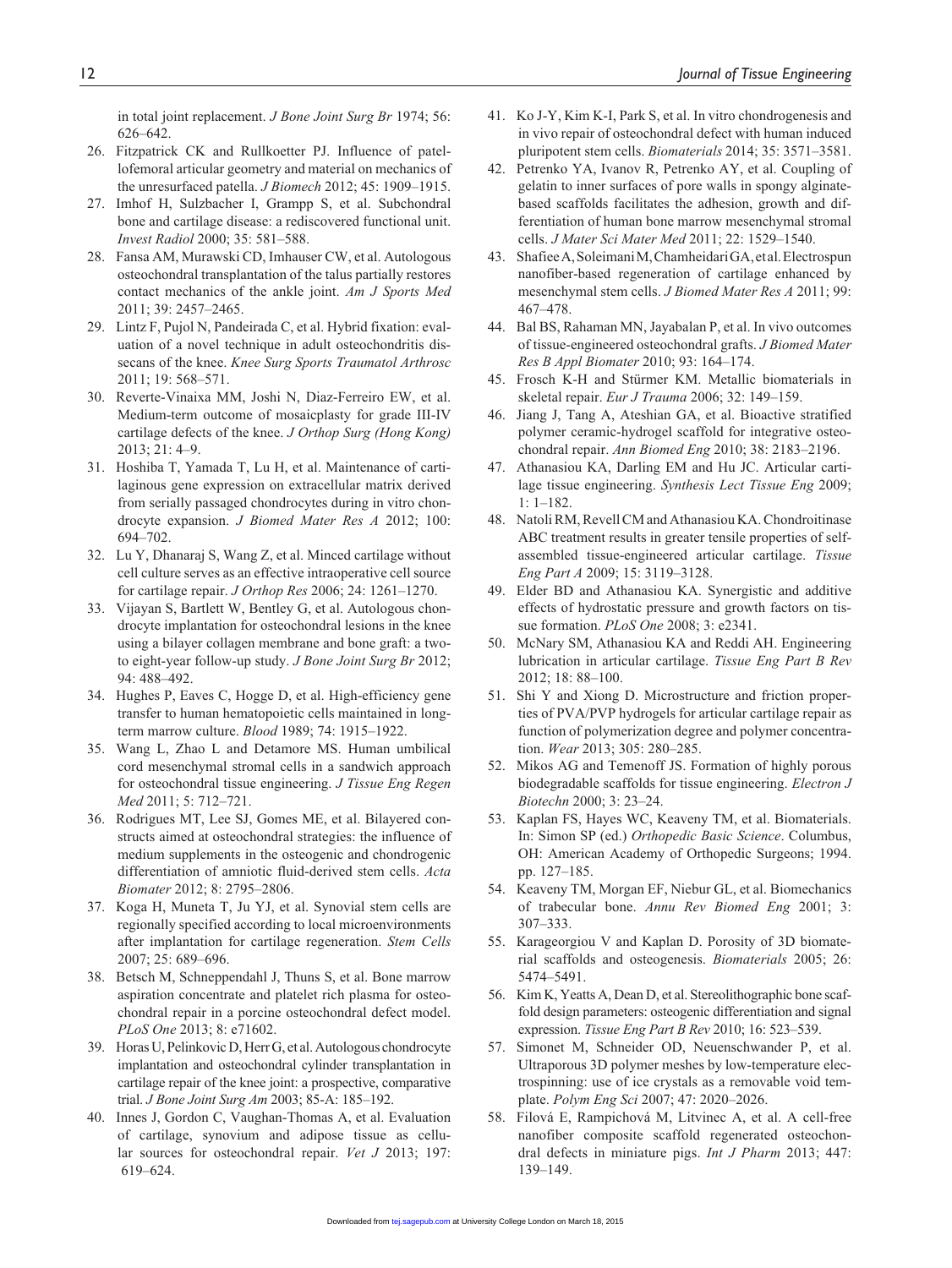- 59. Shanmugasundaram S, Chaudhry H and Arinzeh TL. Microscale versus nanoscale scaffold architecture for mesenchymal stem cell chondrogenesis. *Tissue Eng Part A* 2010; 17: 831–840.
- 60. Pham QP, Sharma U and Mikos AG. Electrospun poly(*ε*caprolactone) microfiber and multilayer nanofiber/ microfiber scaffolds: characterization of scaffolds and measurement of cellular infiltration. *Biomacromolecules* 2006; 7: 2796–2805.
- 61. Zhang S, Chen L, Jiang Y, et al. Bi-layer collagen/ microporous electrospun nanofiber scaffold improves the osteochondral regeneration. *Acta Biomater* 2013; 9: 7236– 7247.
- 62. Rebollar E, Cordero D, Martins A, et al. Improvement of electrospun polymer fiber meshes pore size by femtosecond laser irradiation. *Appl Surf Sci* 2011; 257: 4091–4095.
- 63. Zhu N, Li M, Cooper D, et al. Development of novel hybrid poly(L-lactide)/chitosan scaffolds using the rapid freeze prototyping technique. *Biofabrication* 2011; 3: 034105.
- 64. Hutmacher DW. Scaffolds in tissue engineering bone and cartilage. *Biomaterials* 2000; 21: 2529–2543.
- 65. Woodfield T, Guggenheim M, Von Rechenberg B, et al. Rapid prototyping of anatomically shaped, tissueengineered implants for restoring congruent articulating surfaces in small joints. *Cell Prolif* 2009; 42: 485–497.
- 66. Moroni L, De Wijn J and Van Blitterswijk C. 3D fiberdeposited scaffolds for tissue engineering: influence of pores geometry and architecture on dynamic mechanical properties. *Biomaterials* 2006; 27: 974–985.
- 67. Woodfield TB, Malda J, De Wijn J, et al. Design of porous scaffolds for cartilage tissue engineering using a threedimensional fiber-deposition technique. *Biomaterials* 2004; 25: 4149–4161.
- 68. Bian W, Li D, Lian Q, et al. Fabrication of a bio-inspired beta-Tricalcium phosphate/collagen scaffold based on ceramic stereolithography and gel casting for osteochondral tissue engineering. *Rapid Prototyping J* 2012; 18: 68–80.
- 69. Drury JL and Mooney DJ. Hydrogels for tissue engineering: scaffold design variables and applications. *Biomaterials* 2003; 24: 4337–4351.
- 70. Guarino V, Gloria A, Raucci MG, et al. Hydrogel-based platforms for the regeneration of osteochondral tissue and intervertebral disc. *Polymers* 2012; 4: 1590–1612.
- 71. Kim K, Lam J, Lu S, et al. Osteochondral tissue regeneration using a bilayered composite hydrogel with modulating dual growth factor release kinetics in a rabbit model. *J Control Release* 2013; 168: 166–178.
- 72. Munoz-Pinto DJ, McMahon RE, Kanzelberger MA, et al. Inorganic-organic hybrid scaffolds for osteochondral regeneration. *J Biomed Mater Res A* 2010; 94: 112–121.
- 73. Wendt D, Jakob M and Martin I. Bioreactor-based engineering of osteochondral grafts: from model systems to tissue manufacturing. *J Biosci Bioeng* 2005; 100: 489– 494.
- 74. Yunos D, Ahmad Z, Salih V, et al. Stratified scaffolds for osteochondral tissue engineering applications: electrospun PDLLA nanofibre coated Bioglass®-derived foams. *J Biomater Appl* 2013; 27: 537–551.
- 75. Grayson WL, Bhumiratana S, Grace Chao P, et al. Spatial regulation of human mesenchymal stem cell differen-

tiation in engineered osteochondral constructs: effects of pre-differentiation, soluble factors and medium perfusion. *Osteoarthritis Cartilage* 2010; 18: 714–723.

- 76. Correia C, Pereira AL, Duarte AR, et al. Dynamic culturing of cartilage tissue: the significance of hydrostatic pressure. *Tissue Eng Part A* 2012; 18: 1979–1991.
- 77. Chen H-C, Chang Y-H, Chuang C-K, et al. The repair of osteochondral defects using baculovirus-mediated gene transfer with de-differentiated chondrocytes in bioreactor culture. *Biomaterials* 2009; 30: 674–681.
- 78. Hosseinkhani H, Azzam T, Kobayashi H, et al. Combination of 3D tissue engineered scaffold and non-viral gene carrier enhance in vitro DNA expression of mesenchymal stem cells. *Biomaterials* 2006; 27: 4269–4278.
- 79. Lin C-Y, Chang Y-H, Lin K-J, et al. The healing of critical-sized femoral segmental bone defects in rabbits using baculovirus-engineered mesenchymal stem cells. *Biomaterials* 2010; 31: 3222–3230.
- 80. Leng P, Ding C-r, Zhang H-n, et al. Reconstruct large osteochondral defects of the knee with hIGF-1 gene enhanced Mosaicplasty. *Knee* 2012; 19: 804–811.
- 81. Reyes R, Delgado A, Sanchez E, et al. Repair of an osteochondral defect by sustained delivery of BMP-2 or TGFβ1 from a bilayered alginate-PLGA scaffold. *J Tissue Eng Regen Med*. Epub ahead of print 26 June 2012. DOI: 10.1002/term.1549.
- 82. Yi O, Kwon H-J, Kim H, et al. Effect of environmental tobacco smoke on atopic dermatitis among children in Korea. *Environ Res* 2012; 113: 40–45.
- 83. Aulin C, Jensen-Waern M, Ekman S, et al. Cartilage repair of experimentally induced osteochondral defects in New Zealand White rabbits. *Lab Anim* 2013; 47: 58–65.
- 84. Scherer F, Anton M, Schillinger U, et al. Magnetofection: enhancing and targeting gene delivery by magnetic force in vitro and in vivo. *Gene Ther* 2002; 9: 102–109.
- 85. Reyes R, Delgado A, Solis R, et al. Cartilage repair by local delivery of TGF-β1 or BMP-2 from a novel, segmented polyurethane/polylactic-co-glycolic bilayered scaffold. *J Biomed Mater Res A* 2014; 102: 1110–1120.
- 86. Maehara H, Sotome S, Yoshii T, et al. Repair of large osteochondral defects in rabbits using porous hydroxyapatite/ collagen (HAp/Col) and fibroblast growth factor-2 (FGF-2). *J Orthop Res* 2010; 28: 677–686.
- 87. Nakayama J-i, Fujioka H, Nagura I, et al. The effect of fibroblast growth factor-2 on autologous osteochondral transplantation. *Int Orthop* 2009; 33: 275–280.
- 88. Noel D, Gazit D, Bouquet C, et al. Short-term BMP-2 expression is sufficient for in vivo osteochondral differentiation of mesenchymal stem cells. *Stem Cells* 2004; 22: 74–85.
- 89. Sakata R, Kokubu T, Nagura I, et al. Localization of vascular endothelial growth factor during the early stages of osteochondral regeneration using a bioabsorbable synthetic polymer scaffold. *J Orthop Res* 2012; 30: 252–259.
- 90. Jung MR, Shim IK, Chung HJ, etal. Local BMP-7 release from a PLGA scaffolding-matrix for the repair of osteochondral defects in rabbits. *J Control Release* 2012; 162: 485–491.
- 91. Dormer NH, Singh M, Zhao L, et al. Osteochondral interface regeneration of the rabbit knee with macroscopic gra-